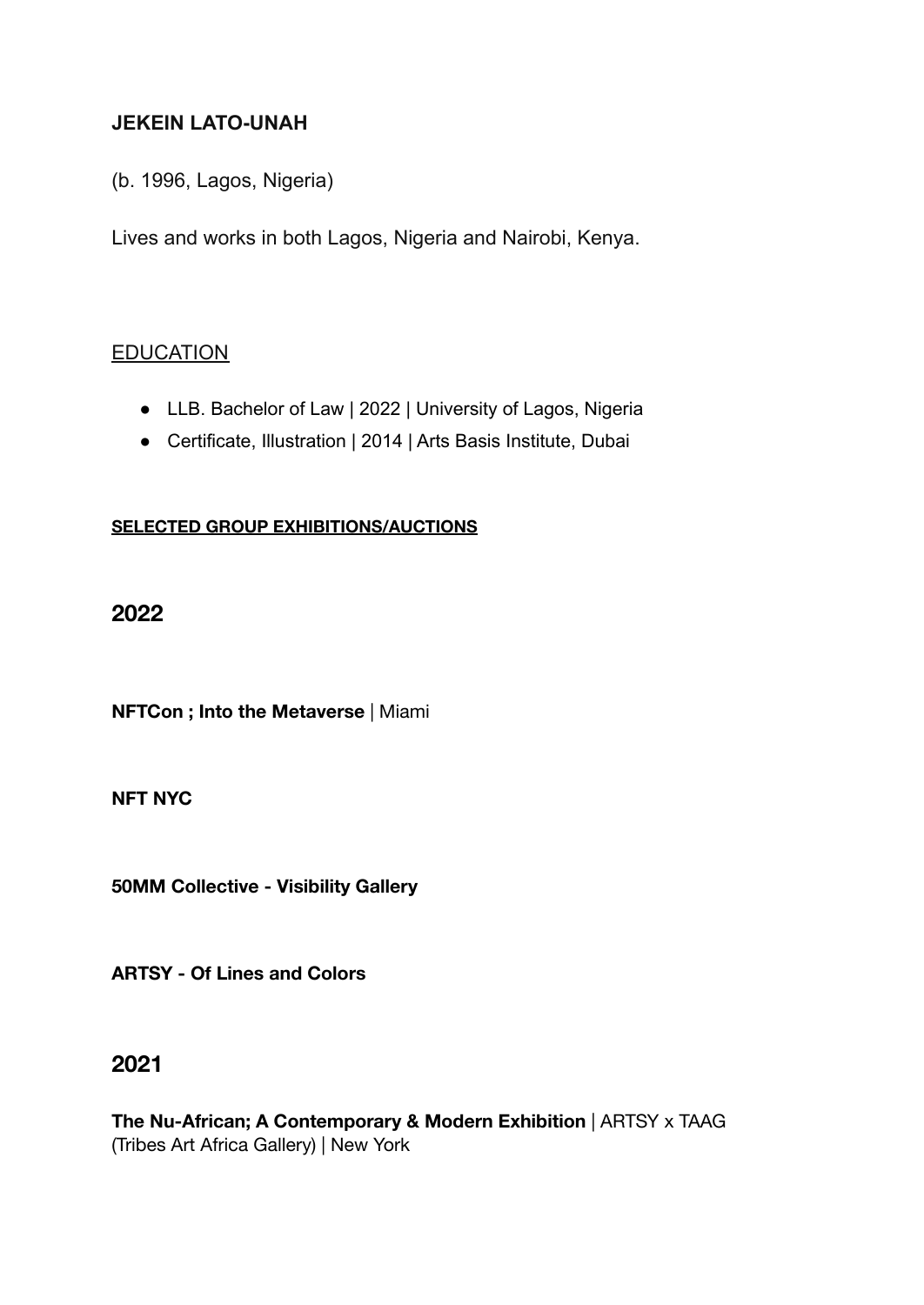**OBINRIN** | A Whitespace Creative Agency | Lagos, Nigeria

# **2020**

## *Nigerian Female Artists Auction* | Calabar Gallery | New York

*Iluminacion, El Viaje Emocional* | Wylsum Gallery | Barcelona, Spain

*ALLWOMXNMATTER* | Julie Miller African Contemporary | Capetown, South Africa

*CHANGE* | Norman Rea Gallery | University of York, United Kingdom

*ATHENS OPEN ART* | Dim. Eginitou, Thissio | Athens, Greece

*Ogirikan Miniature Art Fair* | Megaplaza | Victoria Island, Lagos

*iDesign 5th Auction* | Ikoyi, Lagos

## **2018**

*EMPOWERMENT | Creative Debuts x Nasty Women | London, United Kingdom*

*Sterling Bank's Culture at Cafe One Exhibition for Jekein Lato-Unah* **(Solo)**

*GTBank Art365 Spotlight Exhibition | Oasis Lounge, Murtala Muhammad International Airport | Ikeja, Lagos* **(Solo)**

## **Artyrama Online Exhibition**

*The Scout: Self-Discovery | Omenka Gallery | Ikoyi, Lagos*

# **2017**

*It's Not Furniture | Omenka Gallery | Ikoyi, Lagos*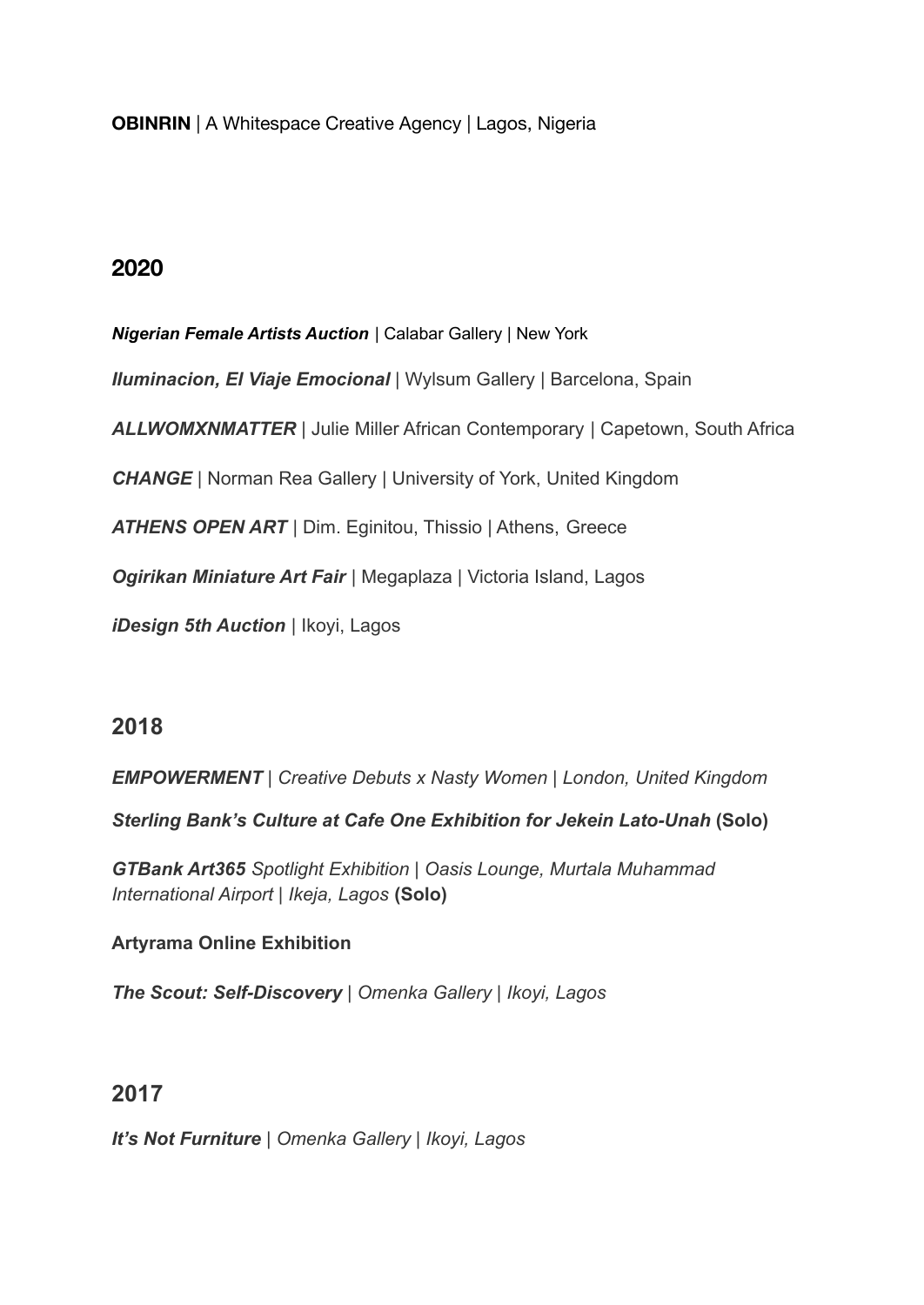*Forestation | Workstation | Victoria Island, Lagos*

## **2016**

*A Day Performance Art Exhibition | ArtHouse Foundation | Ikoyi*

#### **RECOGNITION**

*2022 - ARTSY Black Painters on Our Radar*

*2021 - Jekein's body of work studied at The University of North Carolina at Chapel Hill ARTH287/AAAD237 African American Art Class.*

- *2020 - Oprah Daily, Black Artists on Instagram*
- *2020 - Fragmented Magazine, Issue 01*
- *2020 - Facebook Blueprint Artist of the Week*
- *2019 Woman of the Future (Nominee), Her Network Online*
- *2019 - [YNaija New Establishment List](https://ynaija.com/quddus-king-benita-nnachortam-jekein-lato-unah-mary-edoro-here-is-the-y-ynaija-2018-new-establishment-list/), YNaija*
- *2018 - [Woman of the Future](https://www.bellanaija.com/2018/11/her-network-woman-of-the-year-awards/) (Nominee), Her Network*
- *2018 - Agbowo Magazine, Issue 01*

*2018 - [Invaluable Contribution to the Arts, Crafts](http://100talks.ng/past-winners/) and Culture (Award Winner), SME 100 SME 100's 25 under 25 awards*

*2017 - Outstanding Contribution to the Arts and Culture, Faculty of Law, University of Lagos.*